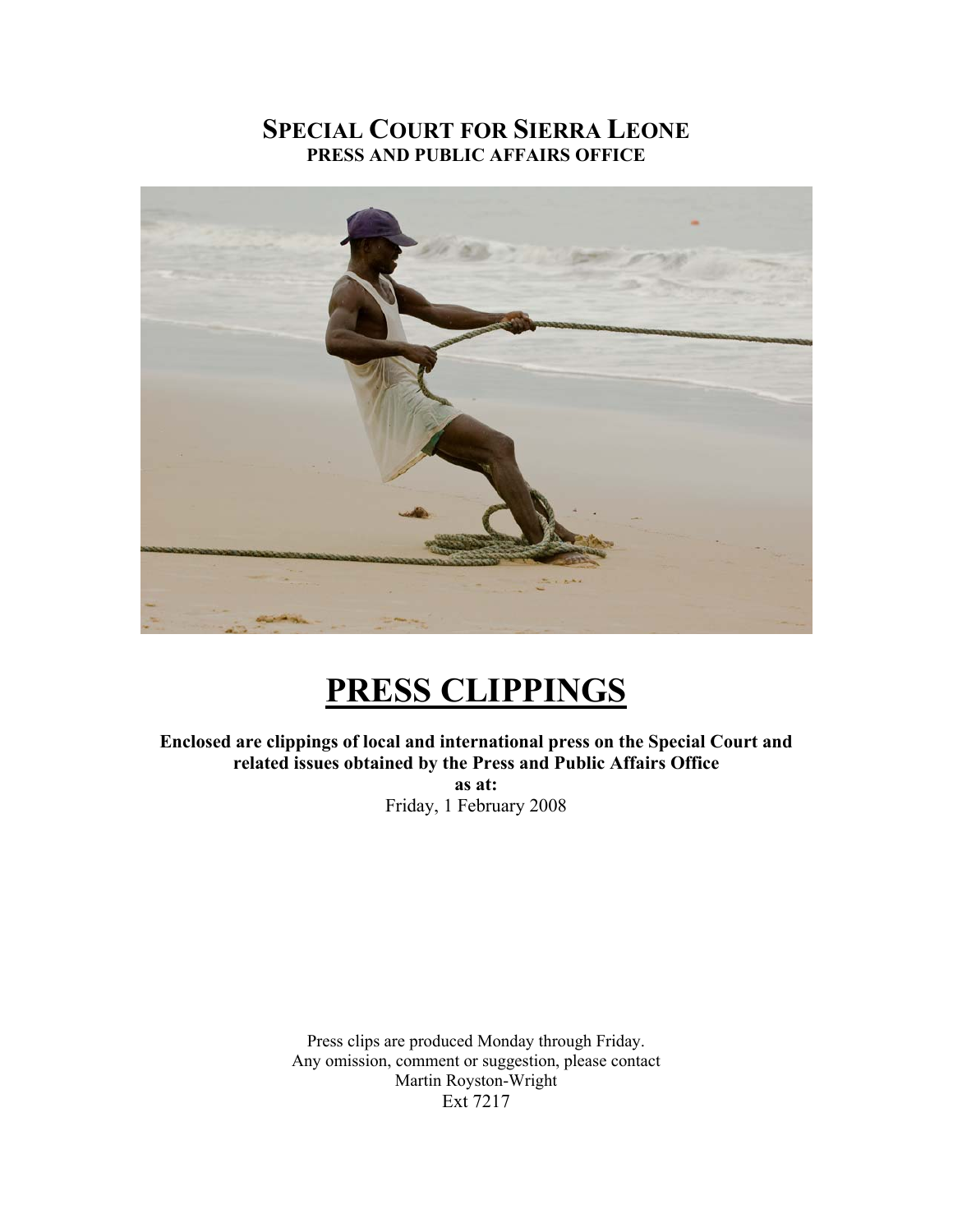| <b>Local News</b>                                                               |             |
|---------------------------------------------------------------------------------|-------------|
| Special Court Forum Hears News / The Peep!                                      | Page 3      |
| Charles Taylor trial continues in Hague / Cotton Tree News                      | Page 4      |
| <b>International News</b>                                                       |             |
| Interview with President Ernest Bai Koroma / BBC Hard Talk                      | Pages 5-6   |
| (Untitled Profile of Charles Taylor) / BBC World Service Trust                  | Page 7      |
| UNMIL Public Information Office Complete Media Summaries / UNMIL                | Pages 8-9   |
| Ex-ICTR Prosecutor Blasts Genocidal Regime Leaders / New Times                  | Page 10     |
| At TRC Hearing - Lutheran Church Massacre Survivor Testifies / The Inquirer     | Pages 11-12 |
| "International Conspiracy Caused Doe's Death", Says Prince Johnson / Star Radio | Page 13     |
| Annual Report to the Security Council on Children and Armed Conflict / UN       | Pages 14-15 |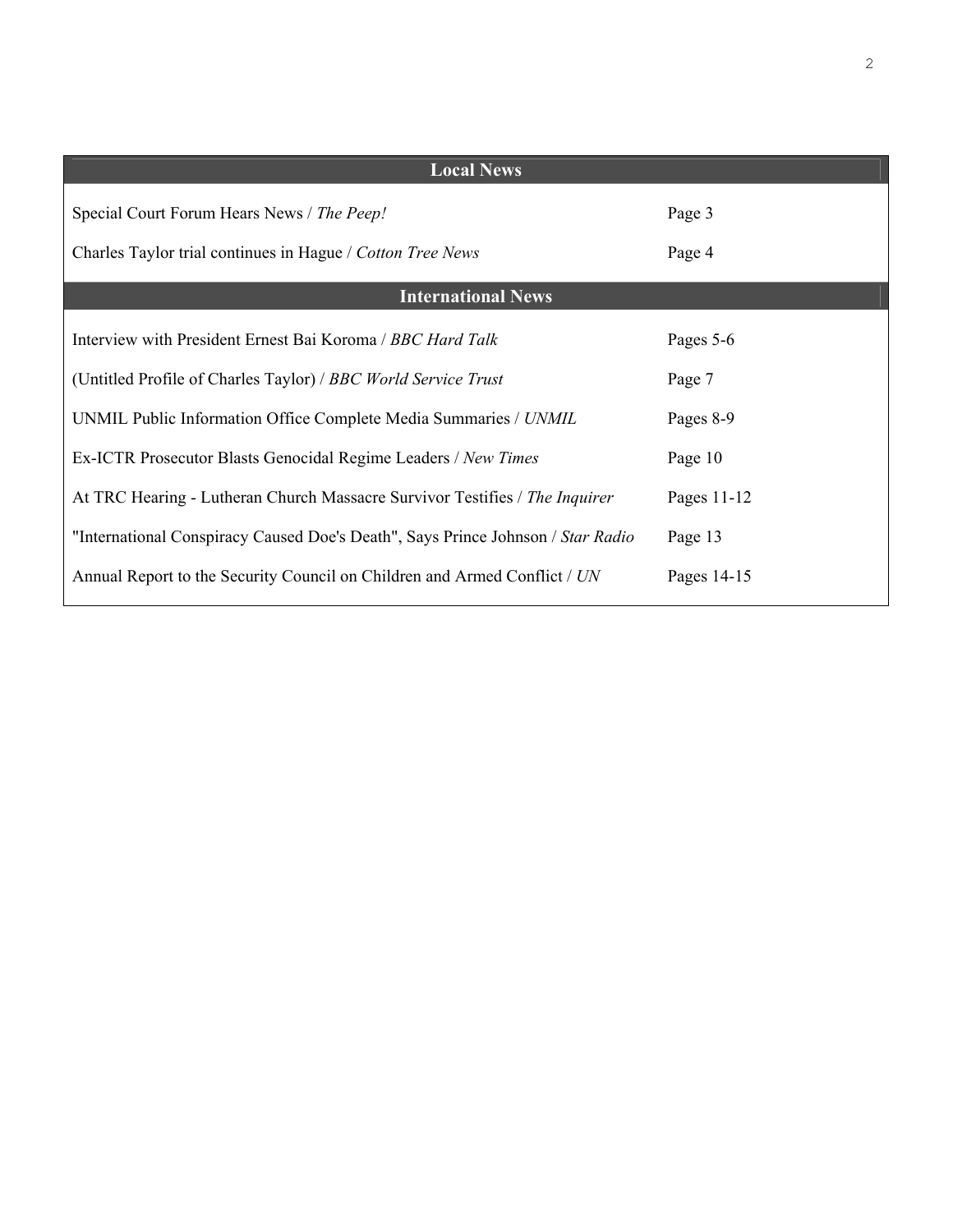The Peep! Friday, 1 February 2008

## **Special Court Forum hears news**

Two civil society activists who were present at the trial of Charles Taylor in the Hague have said proceedings so far have been cordial.

"Prosecution and defence are working in an amicable atmosphere". Sulaiman Jabati and Marian Samu told civil society groups earlier this week.

They noted that the former Liberian president's demeanour has been cool and calm during proceedings.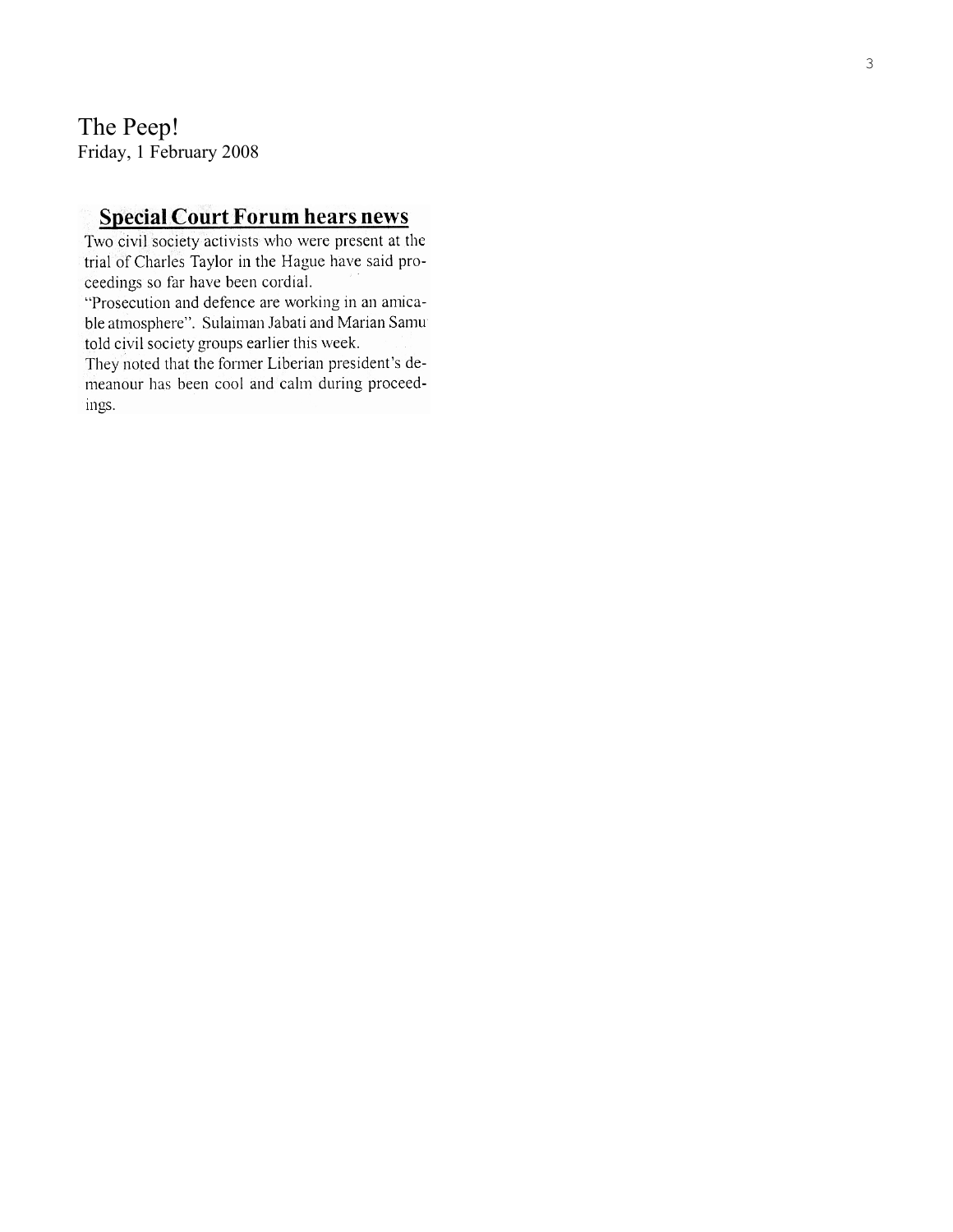## Cotton Tree News

Thursday, 31 January 2008

#### **Charles Taylor trial continues in Hague**

#### Written by Francis Sowa

The Prosecution has announced another protected witness to testify against Charles Taylor in closed session. The protected witnesses say they are afraid for their personal security and family members. The second protected witness is TF1-360. Judge Teresa Doherty is the Presiding Judge. She said the rule governing the protection of witnesses was adopted from Chamber One in Sierra Leone. Solomon Moriba is the Public Information Officer of the Special Court in the Hague. He said the closed session did not violate the rights of any of the parties, including Charles Taylor. The Prosecution's protected witness will testify on the command structure of the RUF and their training in Liberia. He will also talk on Charles Taylor's relationship with RUF leaders, Foday Sankoh and Sam Bockarie, A release from the Office of the Prosecution says the witness will also testify to the purchase of arms by RUF from ULIMO in late 1996 and abduction of UNAMSIL personnel. It could be recalled that last week, a family member of prosecution witness Vamuyan Sheriff said they were harassed by unknown men in Monrovia.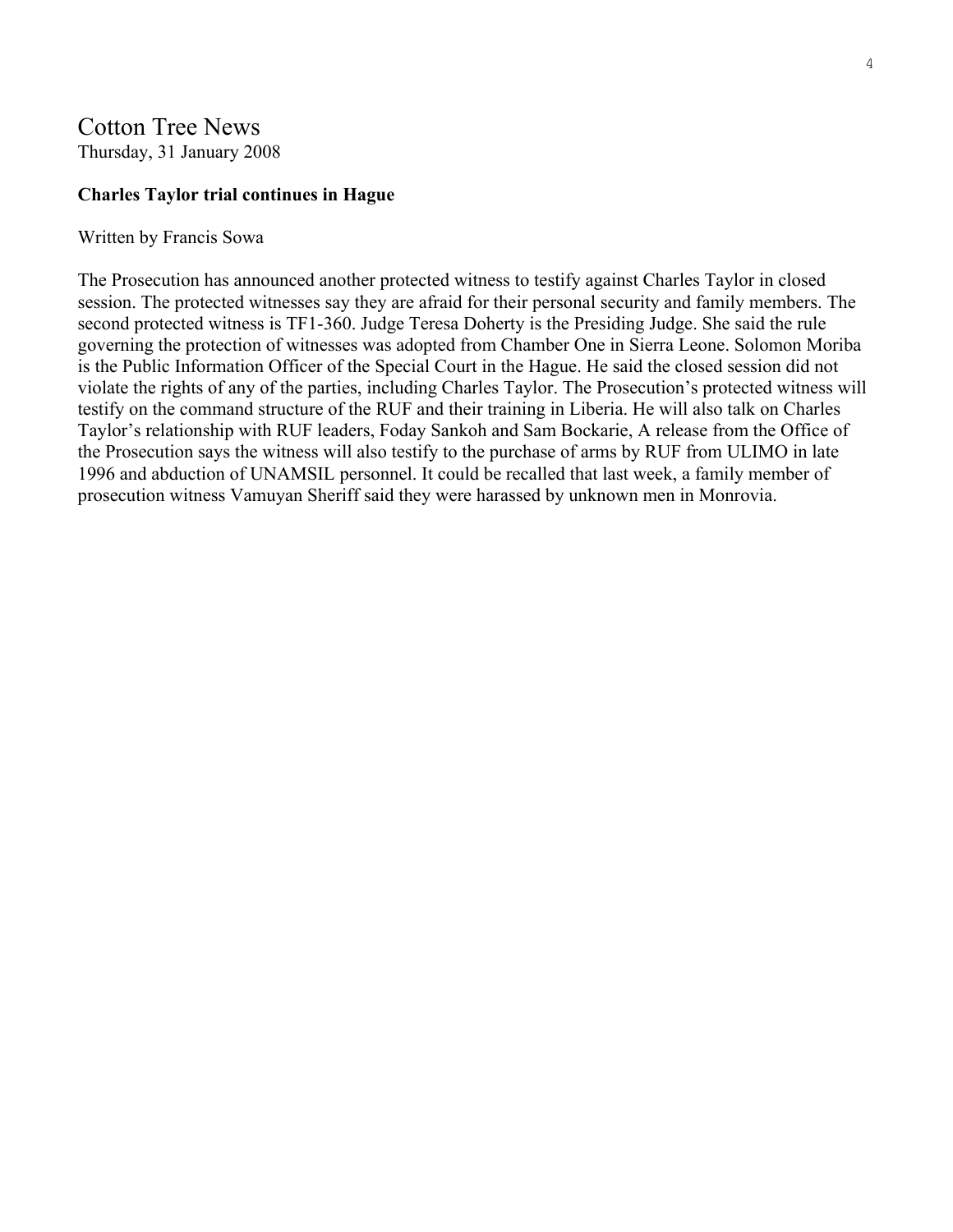BBC Hard Talk Thursday, 31 January 2008 Excerpt

### **Interview with President Ernest Bai Koroma**

PRESIDENT KOROMA: …the consolidation of the peace is going on.

ZEINAB BADAWI: Is the healing process really going on, because you have your justice system, as well you've got your war crimes tribunal which is trying to make sure that t hose that are responsible for the atrocities are being dealt with, and you also have your Truth and Reconciliation Commission. But shouldn't you put [trials] people on trial to one side while you reconcile?

KOROMA: Well we cannot go on that. I mean we are already, It is a fait accompli at the moment. We are going on with the Special Court and the TRC. But the important thing is for us to focus on the healing process.

BADAWI: It gets in the way. The pursuit of justice gets in the way, doesn't it Mr. President, it reopens old wounds instead of trying [indistinct]

KOROMA: (Interrupting) We have managed that. We have managed that. That is why we've had successful elections. All of what you're saying was moving on before the elections.

BADAWI: (Interrupting) So when you see Charles Taylor, the former President of Liberia, on trial at the war crimes tribunal which is taking place in The Hague – UN backed, but it's a Sierra Leonean operation really – and you look at Liberia where Charles Taylor was actually president, they sit there "Let us just pursue truth and reconciliation, and let's put this idea of a war crimes trial on the back burner – we don't want to set one up." Very different from what you've done in Sierra Leone, and I ask you whether you think that's a good thing or not.

KOROMA: No, I cannot comment on that now because we have passed that stage. We already have the Special Court legislation on before I took over office, and the TRC. What we are doing as a government is to ensure that we implement the recommendations of the TRC as quickly as possible and at the same time continue with the healing process. My responsibility is to keep the country united.

BADAWI: But you must have a view on this war crimes tribunal it's very expensive...

KOROMA: (Interrupting) I…

BADAWI: (Interrupting) \$90 million dollars…

KOROMA: I had a view before now, and we expressed the view in Parliament. We spoke about it, but it is now law.

BADAWI: But it's gonna cost \$90 million. Taylor's legal bill is \$100,000 a month.

KOROMA: It is the law now. I cannot come here and undermine the process.

BADAWI: But [indistinct] how many schools and hospitals and clinics could \$90 million build in Sierra Leone? So many, the people are poor.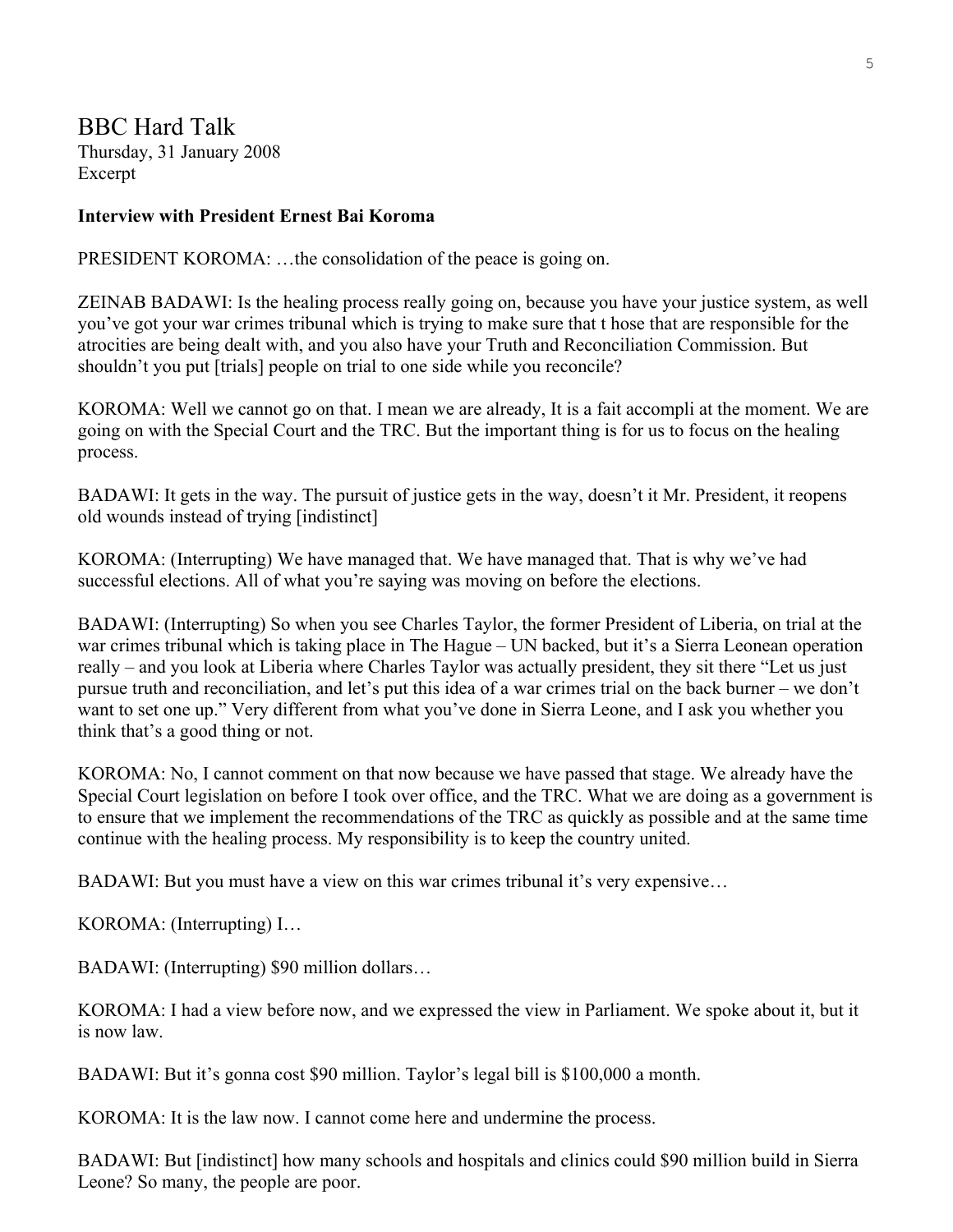KOROMA: Our approach now is to emphasise on that – the social issues that will bring us out of poverty; the economic issues that will bring us out of poverty. That is my focus because I cannot reverse the process.

BADAWI: But it sounds like you're not that dedicated to it, really, and perhaps you think the money…

KOROMA: I am moving forward with my social programmes.

-SNIP-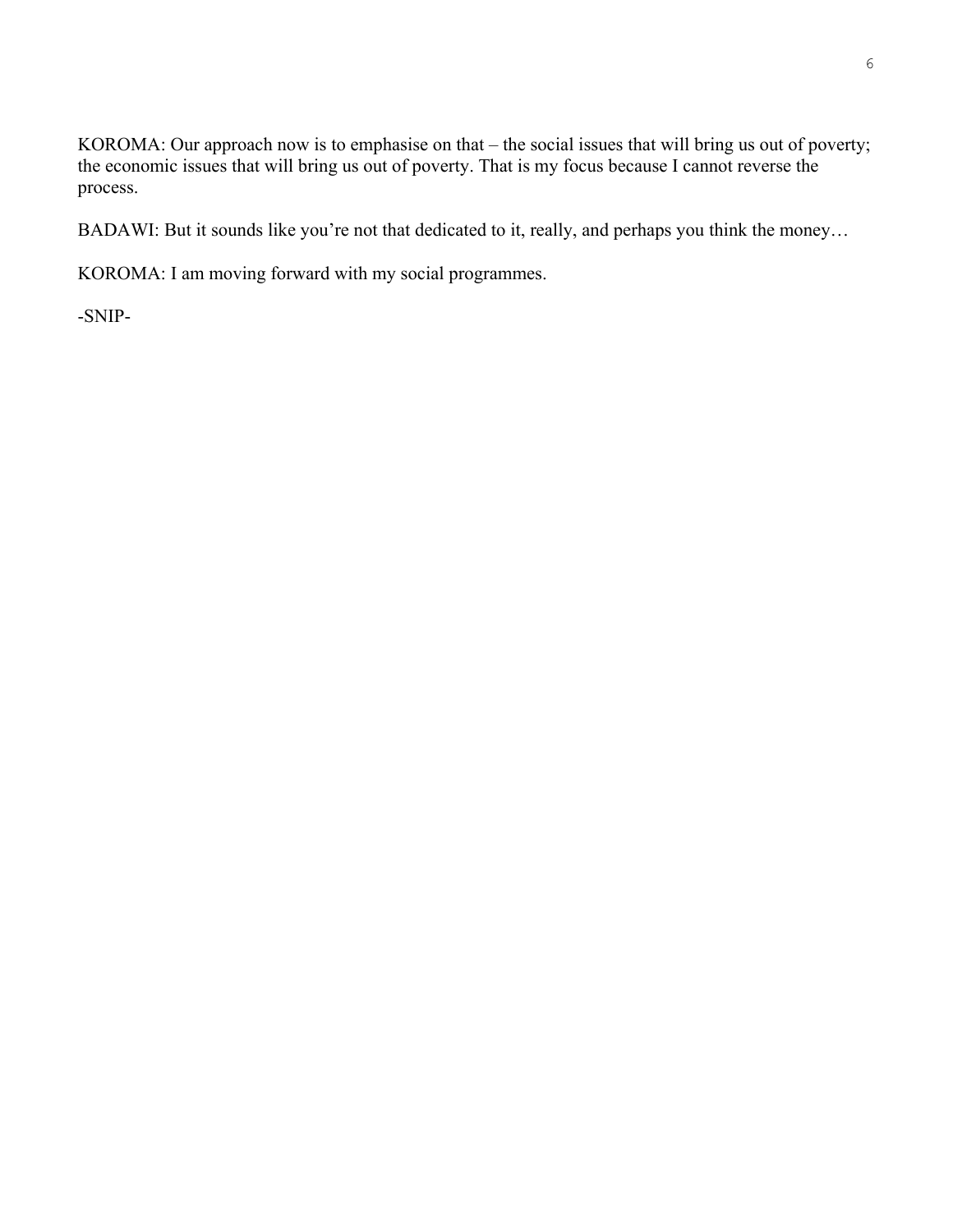## BBC World Service Trust

Thursday, 31 January 2008

By Abdul Rashid at The Hague

Charles Ghankay McArthur Taylor, the man who exerted so much power over the West African state of Liberia as president for six consecutive years, now sits in the dock at an international criminal court with uncertainty about what lies ahead of him. Since the resumption of his war crimes trial in The Hague, he's often seen struggling between courage, bravery, and despair.

Mr. Taylor, who was initially cheerful, became bewildered when two of his former bodyguards, Varmuyan Sherif and Abu Keita brutally bit the arms that once fed them. As Sherif and Keita painted gruesome pictures of Taylor's alleged link with the RUF during their testimonies, the war crimes indictee lost his cheerful countenance. At one point he drank water to get rid of the bitterness caused by amazement.

The former Liberian leader, always smartly attired, does not control his own movement. He has two international police standing over him even while he is in the dock. Taylor often brushes aside his despair and assists his Defence team with notes containing questions to the Prosecution witness on the stand. Sometimes the lawyers ask for permission from the Judges to consult their client.

Charles Taylor made history in 1997 when he was elected President of Liberia from a crowded list of Liberian warlords.

Charles Taylor was born in 1948 to a family of Americo-Liberians, the elite group that grew out of the freed slaves that founded the country in the 19th century. Like many Americo-Liberians, he studied in the United States,

Abdul Rashid for Search for Common Ground and BBC World Service Trust, at The Hague.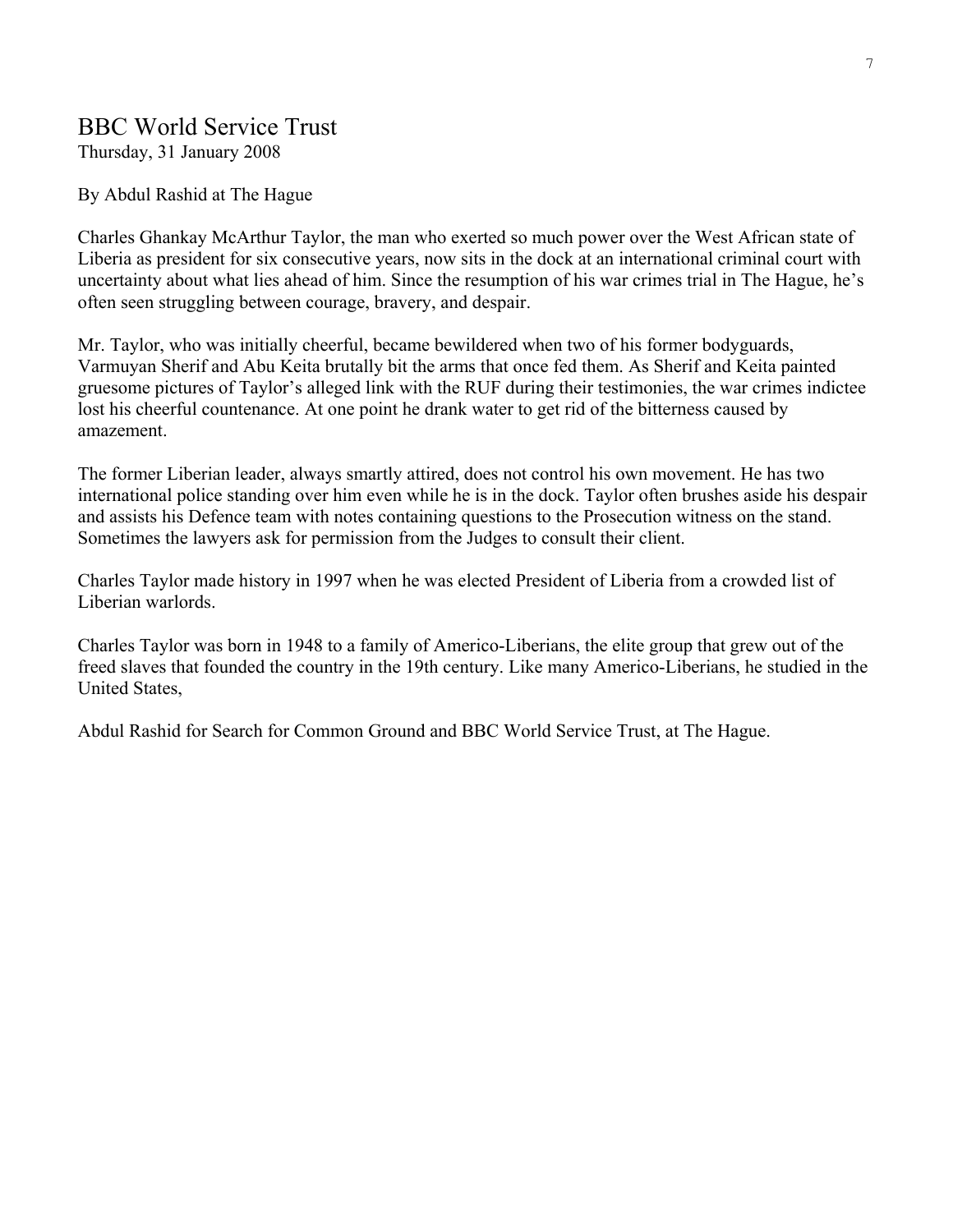

United Nations Mission in Liberia (UNMIL)

## **UNMIL Public Information Office Complete Media Summaries 31 January 2008**

*[The media summaries and press clips do not necessarily represent the views of UNMIL.]*

#### **Newspaper Summary**

#### **Eyewitness Claims ECOMOG Masterminded Death of Slain Liberian President**  (Daily Observer, The Informer)

•

Jeff Neeray, an Israeli-trained officer of the disbanded Special Anti-Terrorist Unit (SATU) of former President Samuel K. Doe, has given an eyewitness account of how the president (Doe) was captured and killed by the former Independent National Patriotic Front of Liberia (INPFL) rebels in 1990. Testifying at the ongoing public hearings held by the Truth and Reconciliation Commission (TRC) Wednesday, Neeray explained that on September 9, 1990, the former President received a communication from the Commander of the ECOWAS Monitoring Group (ECOMOG),Gen. Albert Quainoo informing him that former Nigerian President, Ibrahim Babangida had invited him to Nigeria for political asylum.

• Neeray told the hearings that following the communication they accompanied the late President to the Freeport of Monrovia where they were disarmed by ECOMOG troops. He said not long after their arrival at the port, the Leader of INPFL, Prince Johnson and his men entered the port, captured the late President and opened sporadic fire at his (Doe) entourage killing most of them. Speaking further, eyewitness Neeray said the former President was later taken away by Mr. Johnson towards his INPFL base in Caldwell. The Informer reports that during his testimony, he accused the ECOMOG General of walking away after Doe's capture and blamed Gen. Quainoo for partially masterminding the death of the late President.

#### **World Bank President Renews Bank's Commitment to Liberia**

(The Inquirer, Daily Observer, The News, Heritage, New Democrat)

- The President of the World Bank, Robert Zoellick, says in spite of the many challenges that have divided Liberia and shattered its economy, the country is still going strong in its reforms and economic recovery programs. Speaking during a Press Roundtable, Mr. Zoelick said he was deeply impressed over the level of work being done in the country, but cautioned that there still remain a lot of challenges.
- The World Bank President described the country as being at a key transit point, moving from emergency to deeper stages of reforms. He noted that President Sirleaf's priorities are in line with the Bank's development objectives and said the development of the country's fiscal management and the private sector as well as good governance and the rule of law are conditions that continue to attract support for the country's development programs.
- President Johnson Sirleaf and the World Bank President earlier participated in one of three regional consultations taking place in the country. Wednesdays' consultations in Kakata, Margibi County, are aimed at drawing up local development agenda to be incorporated in the country's Poverty Reduction Strategy.

#### **Court Launches Probe into Claims of Bribe Taking at Treason Trial**

(New Democrat, The Informer, The News, Liberian Express)

• The Presiding Judge of Criminal Court "A" at the Temple of Justice has launched a full-scale investigation into bribery allegation against jurors in the treason case involving retired Armed Forces of Liberia (AFL) General Charles Julu and Col. Andrew Dorbor.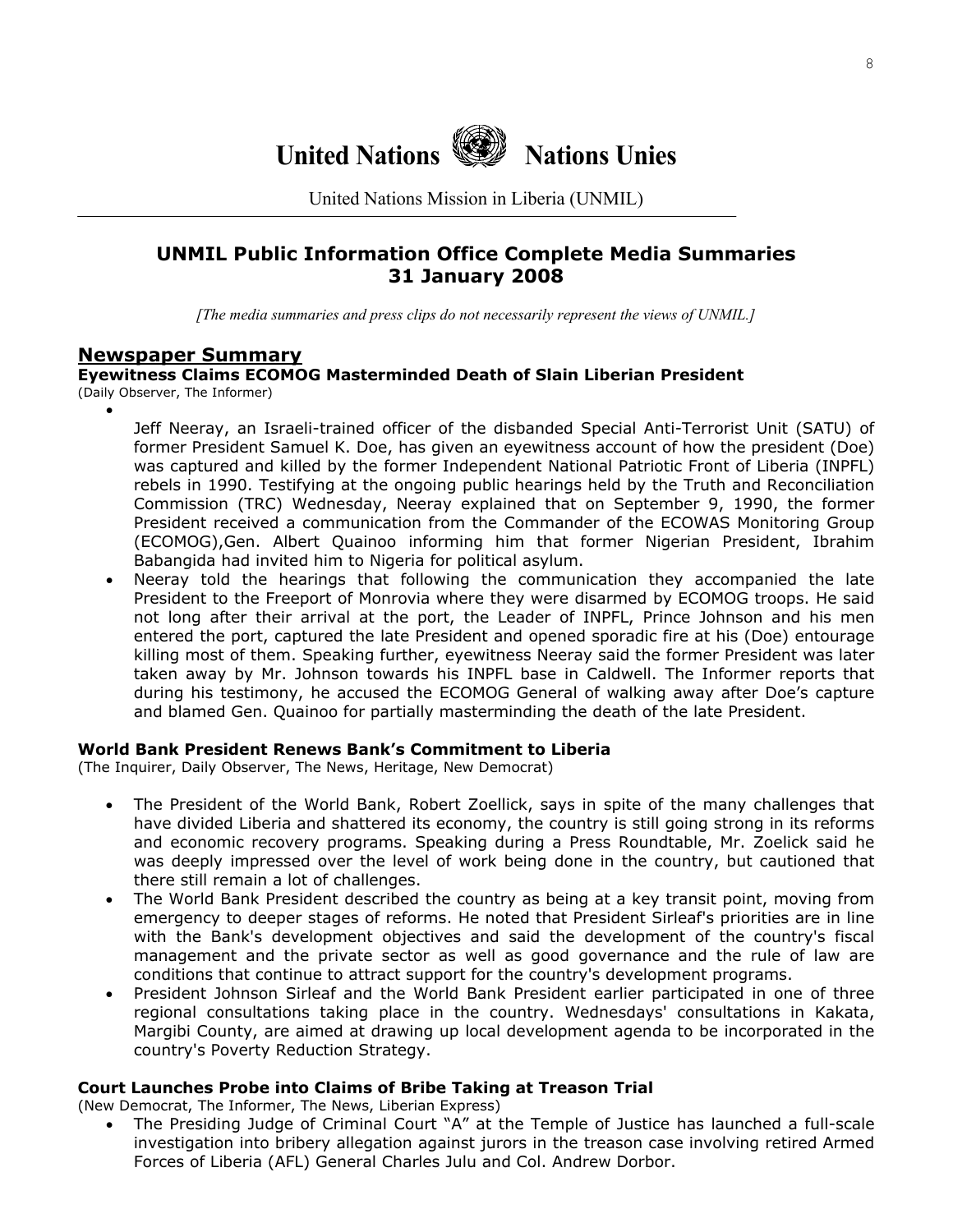- Judge Charles Williams launched the probe yesterday, a day following the handing down of a guilty verdict against the two former senior military officers. The Defense Counsels however excepted to the verdict alleging juror tampering to hand down a guilty verdict.
- They accused the juror of bribe taking and asked that the verdict be dismissed. The Liberian Express reports that both the jurors and the Judge traded accusations of bribe taking after the verdict was announced on Tuesday leading to the eruption of chaos in the courtroom. Jurors claimed that Judge Williams attempted bribing them, a claim that he has rejected. Earlier Judge Williams said the jurors could not be trusted saying they might have been bribed.

## **LPRC to Construct US\$500m Refinery - Grand Bassa Identified as Site for**

#### **Project**

(The Inquirer, Daily Observer, The News, Heritage, New Democrat)

- The Liberia Petroleum Refining Company (LPRC) has identified Grand Bassa County for the construction of a US\$500 million refinery to replace the existing one in Gardnersville which lies in ruins. According to the Managing Director of the LPRC, Mr. Harry Greaves, the old refinery site in Gardnersville outside Monrovia is no more useful saying what remains can not be used for modern purpose and that they have been authorized to scrap the facility.
- On the rehabilitation of the current storage facilities at the LPRC Bushrod Island site, Mr. Greaves said Liberia needs modern storage or risk losing in revenue.
- Mr. Greaves said bidding would start in March and a rehabilitation contract would be awarded in May this year. Speaking at a media forum, the LPRC Managing Director said the storage rehabilitation project, when awarded, would last for three to four years. Mr. Greaves disclosed that the LPRC would finance the project due to Liberia's inability to obtain a credit loan. The media forum focused on where the current administration met the LPRC, where it is today and where it intends to go and how to get there.

## **Radio Summary**

**Local Media – Radio Veritas** *(News monitored today at 9:45 am)* **LPRC to Construct US\$500 Million Refinery**  *(Also reported on Star Radio, Truth F.M. and ELBC)* 

## **World Bank President Impressed over Country's Progress**

 *(Also reported on Star Radio, Truth F.M. and ELBC)*

#### **Defense Lawyer Testifies in Juror Bribe Taking Probe**

*(Also reported on Star Radio, Truth F.M. and ELBC)* 

## **UNMIL SRSG Says Inclusion Vital to Success of Development**

- Speaking at a two-day consultative workshop of the county development agenda on Wednesday in Kakata, Margibi county, the Special Representative of the Secretary-General to Liberia, Ellen Margrethe Løj, identified inclusion and participation as critical elements for the way forward if the country is to break from its violent past.
- Ms. Løj said the involvement of the people in the "bottom-up" process of consultation in the formation of the Poverty Reduction Strategy (PRS) is laudable in responding to their needs and said there can be no better approach for ensuring the success of sustainability that would let the people express and decide what their most urgent needs are.
- The County Development agenda is geared towards carving out the most urgent needs of the people as it relates to government PRS paper.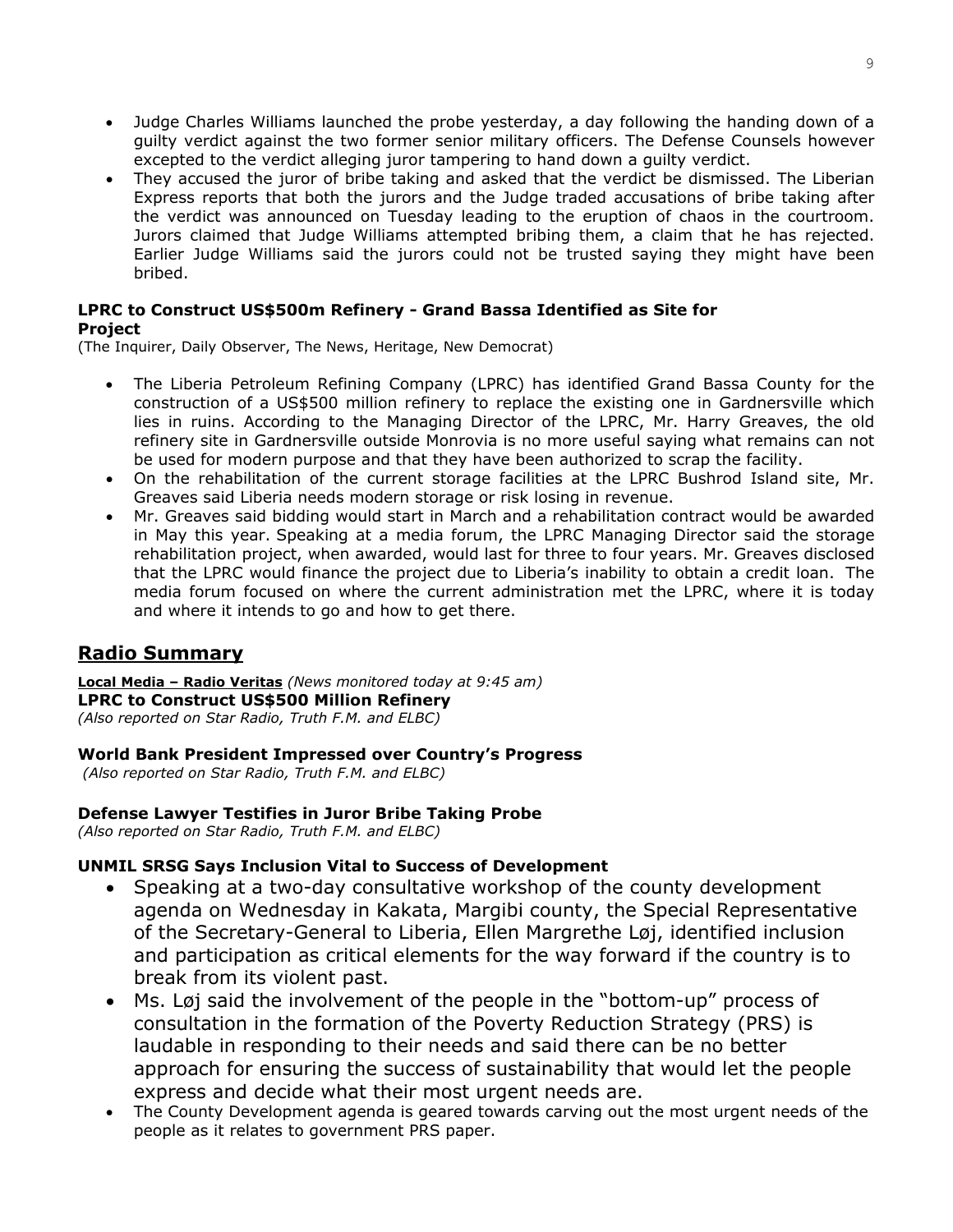## The New Times (Rwanda) Thursday, 31 January 2008

## **Ex-ICTR Prosecutor Blasts Genocidal Regime Leaders**

By James Munyaneza Bali

The Prosecutor of the Special Court for Sierra Leone Stephen J. Rapp has blasted the pre-1994 Rwandan government leaders for their corrupt tendencies, which he said contributed to the Rwanda Genocide.

Rapp, who previously served as a prosecutor at the International Criminal Tribunal for Rwanda (ICTR), is among the officials and delegates from over one hundred countries attending the ongoing the UN Convention against Corruption (UNCAC) conference in Bali, Indonesia.

"In the case of Rwanda, evidence pointed to a narrow group that controlled state power, and used to place its leading members at the head of parastital enterprises, where they could receive corrupt rewards," Rapp told delegates.

He added: "When these leaders were threatened with the loss of this wealth in a civil war, and then by the implementation of a peace agreement that would have removed them from power, they sought to divert attention from themselves and their responsibility for the nation's woes by blaming an ethnic minority for all the problems."

About one thousand delegates from more than hundred countries have turned up for the week- long conference, which got underway on Monday.

Meanwhile, Rwanda, a signatory to the UNCAC, is among the African countries not represented at the high-level conference. Earlier, conference organisers said they were expecting a Rwandan delegation but until yesterday it hadn't showed up in Bali.

When contacted yesterday, the Ombudsman Tito Rutaremara said he didn't have details about the country's representation at the conference.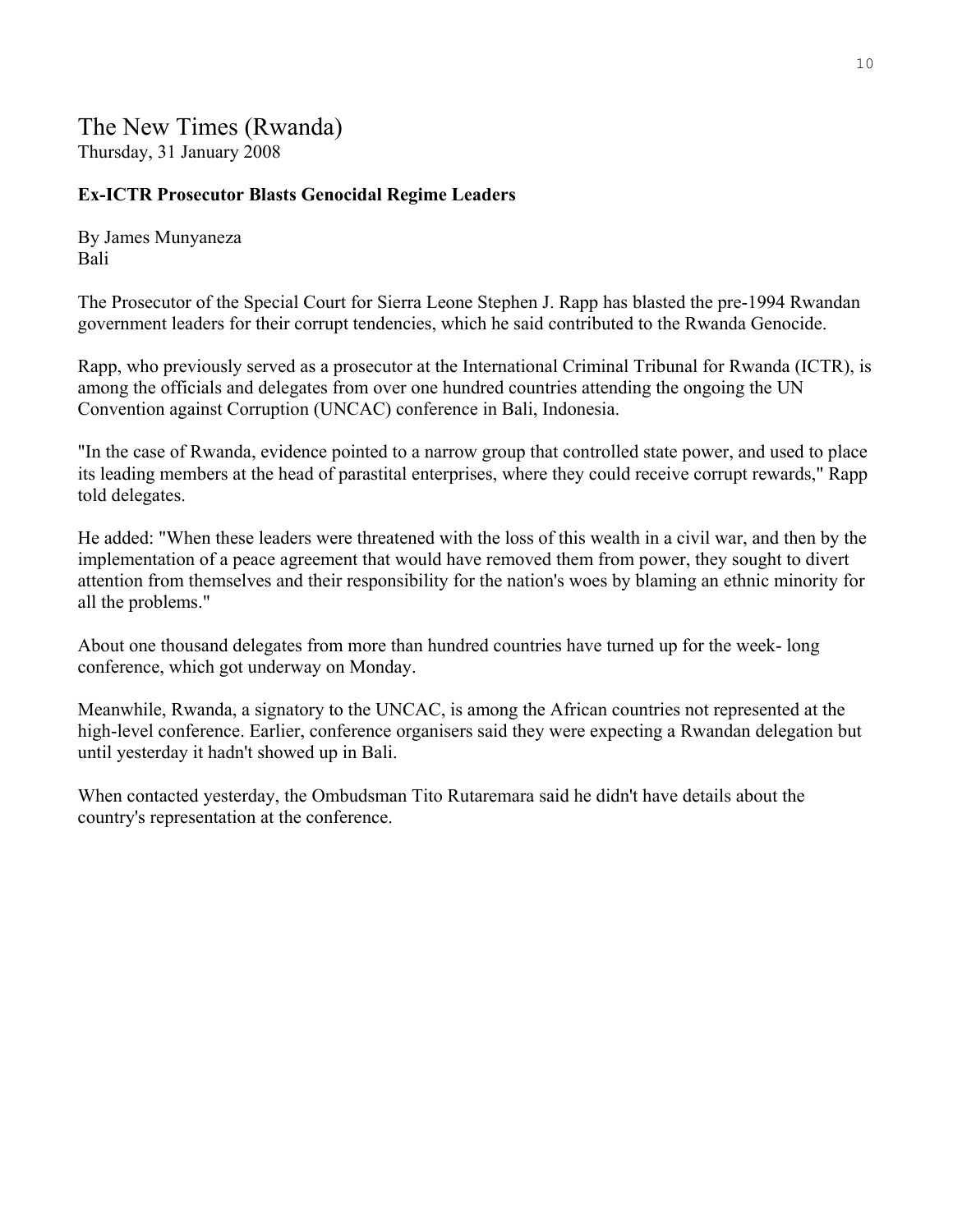## The Inquirer (Liberia)

Thursday, 31 January 2008

## **At TRC Hearing - Lutheran Church Massacre Survivor Testifies**

### By C. Winnie Saywah

Amidst doubts that there were no survivors from the Lutheran Church Massacre, the Truth and Reconciliation Commission public hearing has brought to the fore a survivor who has testified about her experience.

Annie Tennih, 40, testified how she pretended to be dead after soldiers loyal to former President Samuel K. Doe entered the compound at about 10 p.m. and opened sporadic firing which led to the death of the scores of people who had gone to seek refuge there.

Annie, who was the second witness, took the stand three hours late, an unusual situation for which the TRC is responsible. She narrated that as the result of the firing, she sustained bullets in her foot, right hand and neck.

She said the soldiers left with the notion that all those seeking refuge in the church were dead including the pastor but she was alive by the mercy of God even though she was bleeding profusely.

The witness said her husband, Samuel Larmi, was one of those killed due to the massacre. She explained that it all started when they went to seek refuge at the United Nations Compound in Sinkor but were later advised to transfer to the Lutheran Compound where everyone in the Sinkor community thought was the safest place then.

She explained that after the onslaught, the next day workers of the Red Cross went and decided to clean and carry away the corpses from the church but to their surprise, few persons were still alive. Annie said the workers then took them to the Catholic Hospital for treatment but said while they were at the hospital; the soldiers went there and started to shoot at patients apparently, to make sure that no one survived.

Annie explained that by then she was breathing slowly as though she was dead or about to die due to the heavy loss of blood so the soldiers took her to be dead already and did not shoot her.

She said the next day, the doctors who ran for their dear lives returned and took those who were still alive to Phebe Hospital in Bong County where she stayed and survived.

Paul Sherman, the last witness for the open session of the hearing, explained how he was tortured and as the result of thirst, he drank the urine of his friend but he was not satisfied therefore he was constrained to drink his own urine while in detention by the fighters.

Paul, 36, said that it was in August, 1990 when the former President, Charles Taylor instructed his men to arrest foreign nationals and they were taken from Robertsport, Grand Cape Mount County to Bomi County where they were kept hostage.

The witness who said that he is a half Ghanaian explained of how Taylor even ordered the killing of citizens from ECOWAS. He said 75 persons were killed and over 1,000 ECOWAS citizens were victimized in the process.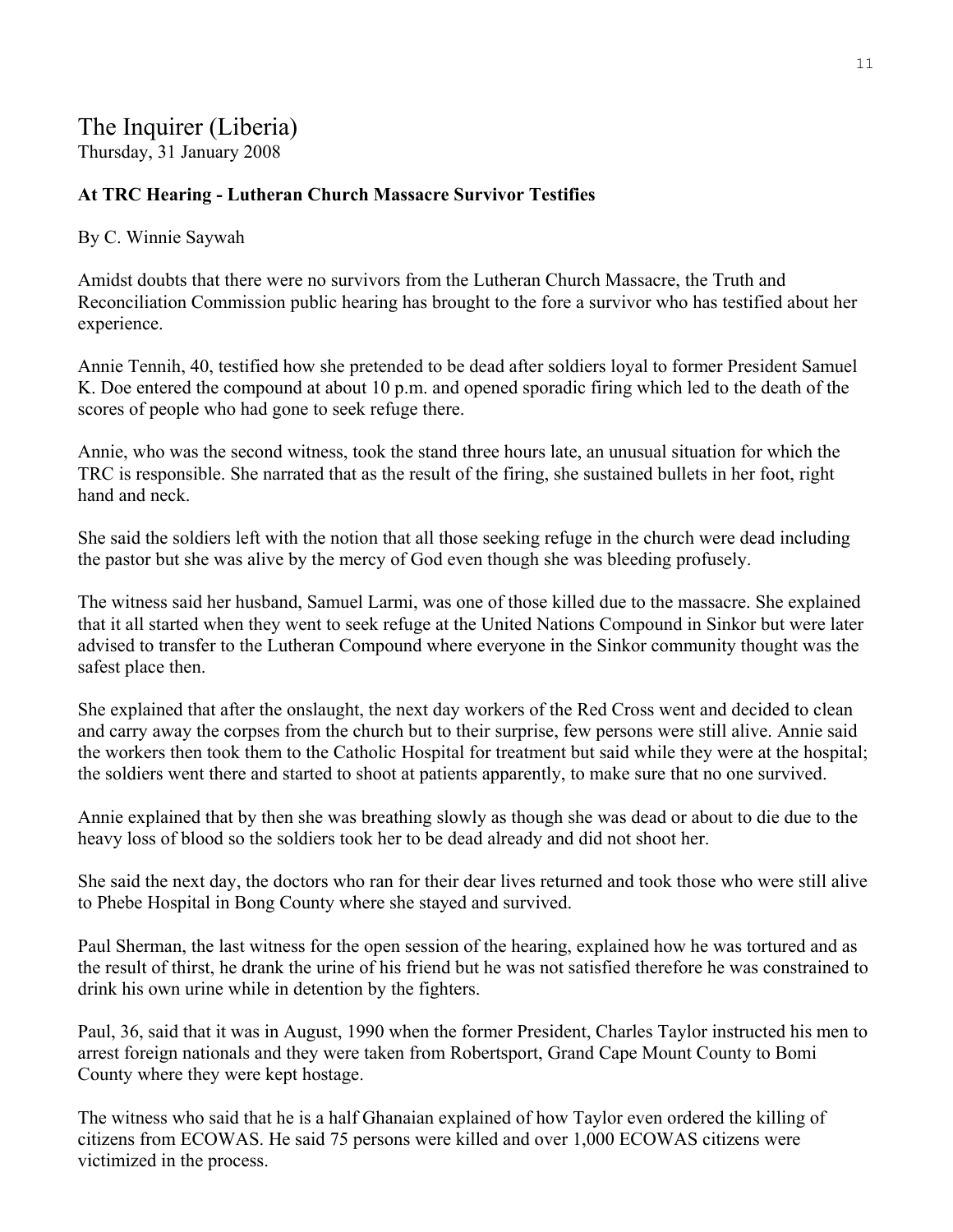Other witnesses who testified before the commissioners at the 13th day public hearings were Rev. Tijili Tyee and James Thomas while one person was allowed to give his testimony in camera, thereby bringing the number of witnesses to five.

Meanwhile, the Montserrado County public hearing is expected to adjourn for recess next tomorrow with over half of the 88 statements for the county already heard. The process is to be taken to all of the 14 counties in the next four months after which time it would resume in Montserrado County for conclusion.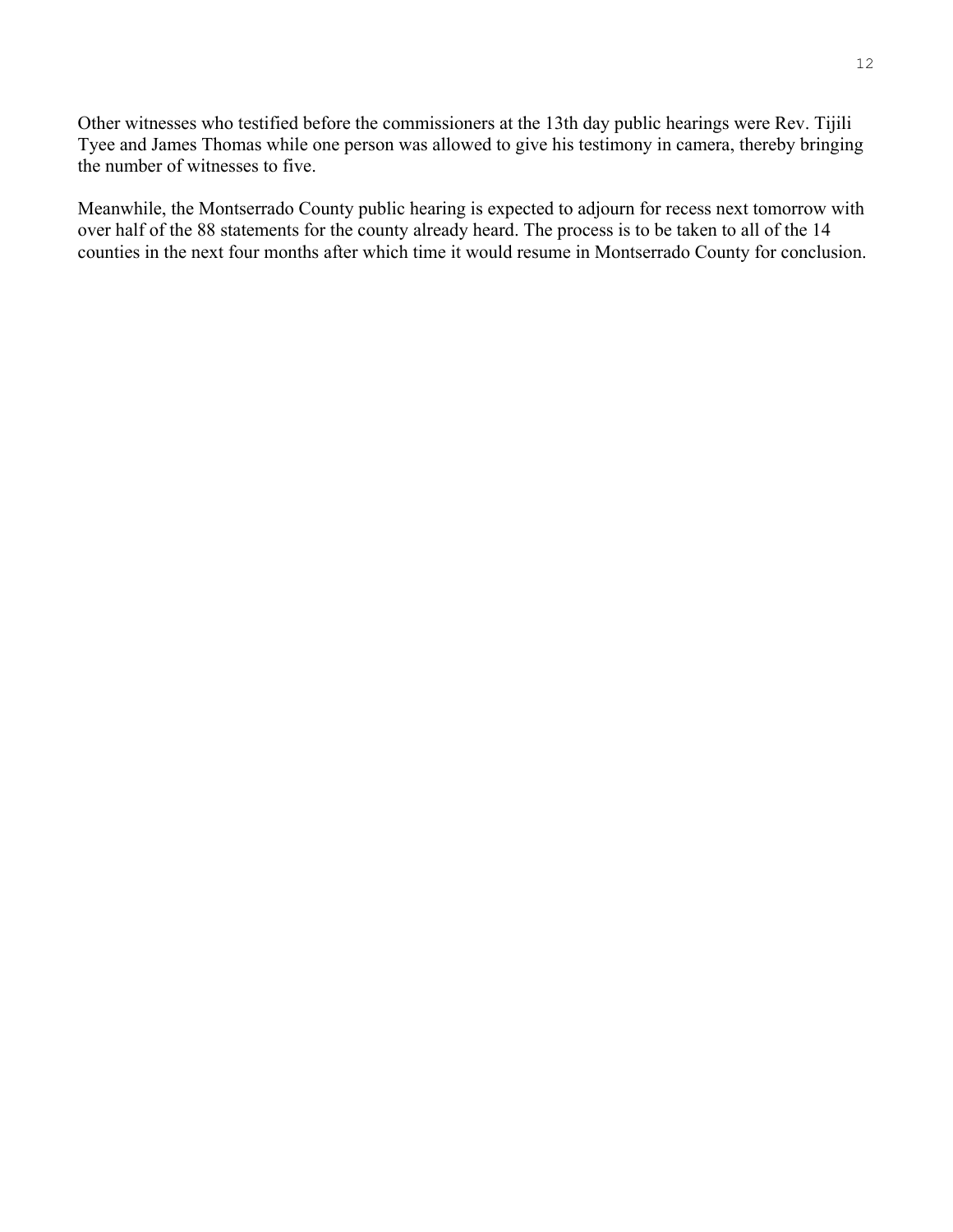## Star Radio (Liberia)

Thursday, 31 January 2008

## **"International conspiracy caused Doe's death", says Prince Johnson**

Written by Wellington Geevon Smith

Nimba County Senator Prince Johnson says the death of President Samuel Doe was an act of international conspiracy. Senator Johnson said the conspiracy involved all politicians in the Country. The Nimba County lawmaker said the politicians met in The Gambia where they formed an interim government headed by Dr. Amos Sawyer.

Senator Johnson named other top African leaders who attended the meeting in The Gambia as ex-AU Chairman, Yoweri Museveni, former ECOWAS chairman, Sir Dwada Jawara and ailing Catholic Archbishop Michael Francis.

He said these politicians used him as an instrument to remove President Doe in order for Amos Sawyer to take over.

Senator Johnson spoke at a news conference where he warned the Truth and Reconciliation to stop all forms of witch-hunt against him.

Senator Johnson said statement by the TRC that it would use its subpoena powers on him is a form of witch-hunt.

He said the TRC was hunting him on the death of Samuel Doe while leaving others who killed President William Tolbert and thirteen officials of his government.

The Nimba lawmaker vowed to resist in the strongest terms all forms of witch hunt by the TRC against him.

Meanwhile, a official of the Press Union of Liberia said the public relations section of the truth commission is slipping into politics.

PUL Assistant Secretary General Henry Flomo said TRC spokesman Richmond Anderson is going too harsh on Senator Prince Johnson.

Mr. Flomo said continuous public comment by Mr. Anderson that Senator Johnson would be subpoenaed is unhealthy for the TRC process.

He said the TRC spokesman is unduly making Senator Johnson famous knowing that the TRC has the powers to subpoena anyone if required.

Mr. Flomo cautioned Mr. Anderson against personalizing the TRC process by reacting to any comment by Senator Johnson.

TRC spokesman Richmond Anderson recently told Star radio Senator Johnson would be subpoenaed if he does not voluntarily appear for public hearings.

Mr. Anderson said the TRC and Liberians in general want to know how President Samuel Doe was killed.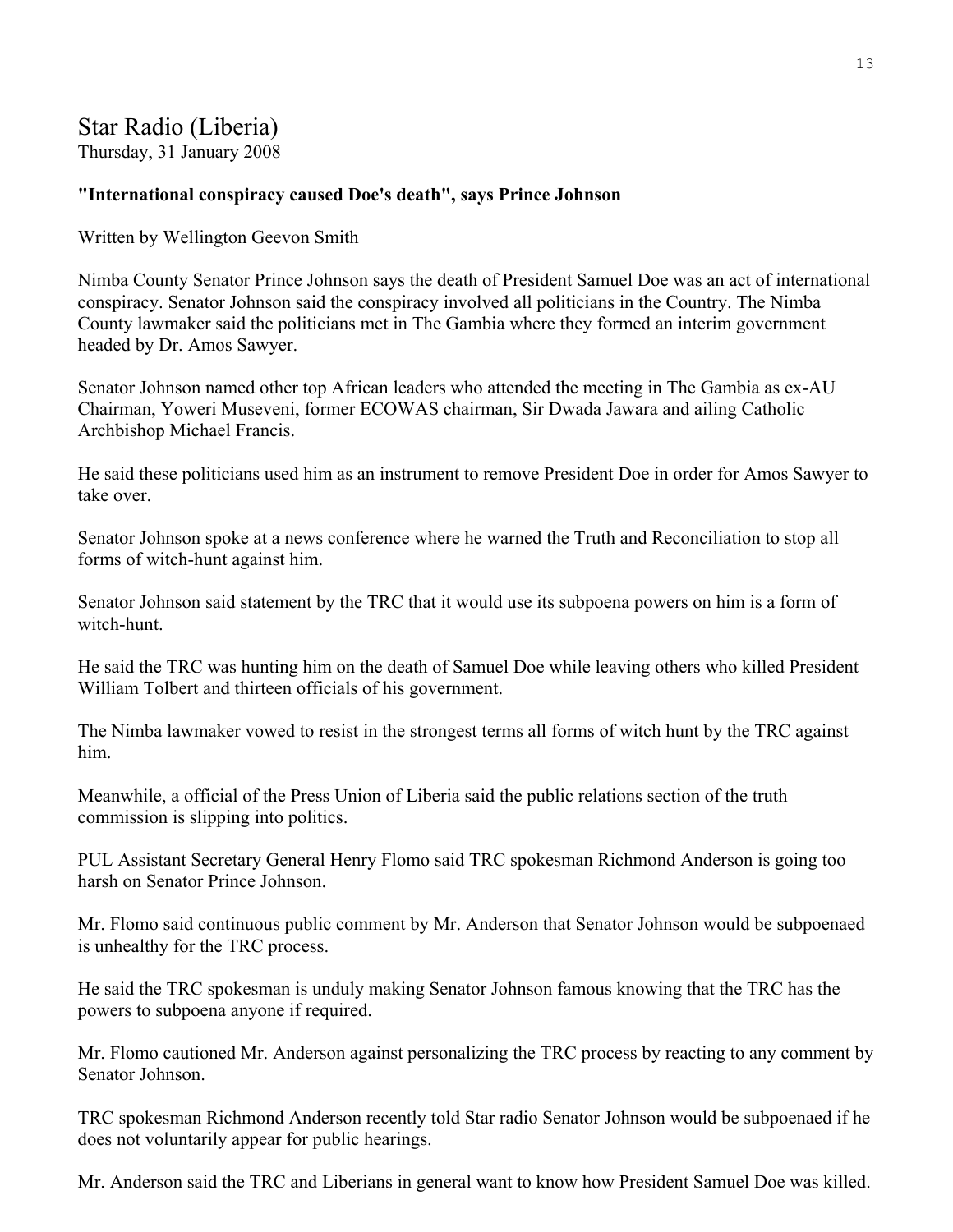## United Nations Thursday, 31 January 2008 Press Release

## **Annual Report to the Security Council on Children and Armed Conflict**

Ms. Coomaraswamy, Special Representative of the Secretary- General for Children and Armed Conflict presented the Annual Report of the Secretary-General to the Security Council on Children and Armed Conflict (A/32/609-S/2007/757) during a press conference today. It will be examined by the Security Council during its Open Debate on Children and Armed Conflict that should take place on 12 February 2008.

The report highlights progress in the implementation of SC Resolution 1612 and its monitoring and reporting mechanism. It includes information on compliance in ending recruitment and use of children by armed groups and other grave violations. Its annexes contain a naming and shaming list of parties (states and non state actors) committing these grave abuses. The report also raises concern about a number of other situations of concern and cross-cutting issues that seem to have worsened around the world due to the changing nature of conflict.

"Thanks to the commitment of the Security Council and the sustained political will on this issue, the monitoring mechanism on violations against children in armed conflict in place is leading to positive results", announced Ms. Coomaraswamy. She referred to the de-listing of parties in Cote d'Ivoire from the annexes of the report and to progress on development of action plans to demobilize children from armed groups in Uganda, Sri Lanka, Sudan and Myanmar.

However, recruitment and use of children is taking place in 13 situations of concern including Burundi, Chad, Colombia, the Democratic Republic of Congo (DRC), Myanmar, Nepal, the Philippines, Somalia, Sudan, Sri Lanka, Sudan, Uganda and, more lately, in Afghanistan and Central African Republic.

The Special Representative confirmed initial evidence that due to the changing nature of warfare, children are increasingly suffering from the consequences of armed conflict. The Secretary General's report raises serious concerns about a series of cross-cutting issues such as the increasing cases of recruitment or rerecruitment of children across borders and in refugee or internally displaced camps due to lack of security around the camps in DRC, Sri Lanka, Uganda and Chad. She also said that more support should be given to the reintegration and the rehabilitation of children who have been associated with armed groups to avoid these re-recruitments and to ensure proper reintegration in their communities.

The use of various forms of sexual violence and gender-based violence as a weapon of war against children has become alarming. For example, in the DRC, 60% of the recorded cases involved victims between the age of 11 and 17.

Increasingly, children are being detained for alleged association with armed groups in violation of international standards.

Systematic and deliberate attacks on schoolchildren, teachers and school buildings have escalated in certain countries.

The Secretary-General also deplores the use of indiscriminate weapons such as cluster munitions during attacks in areas of civilian concentration, which has a severe impact on civilians, particularly children,